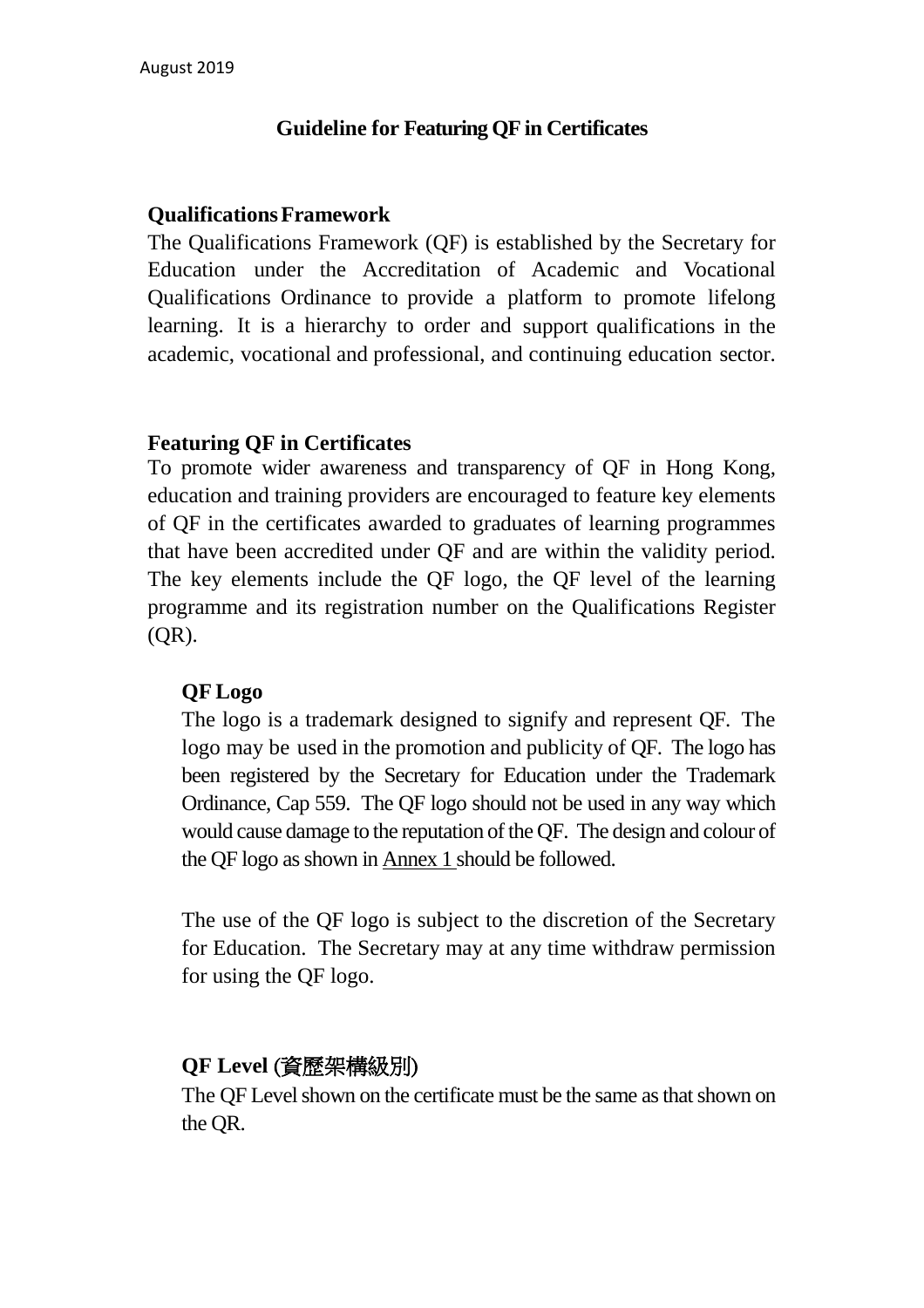## **QR Registration Number (**資歷名冊登記號碼**)**

The QR Registration Number shown on the certificate must be the same as that shown on the QR.

While education and training providers may design their own certificates, they are encouraged to show all three key elements of QF (i.e. QF logo, QF level and QR registration number) and position them to be logically seen as one set of information on the certificates. Some examples are provided in Annex 2 for reference.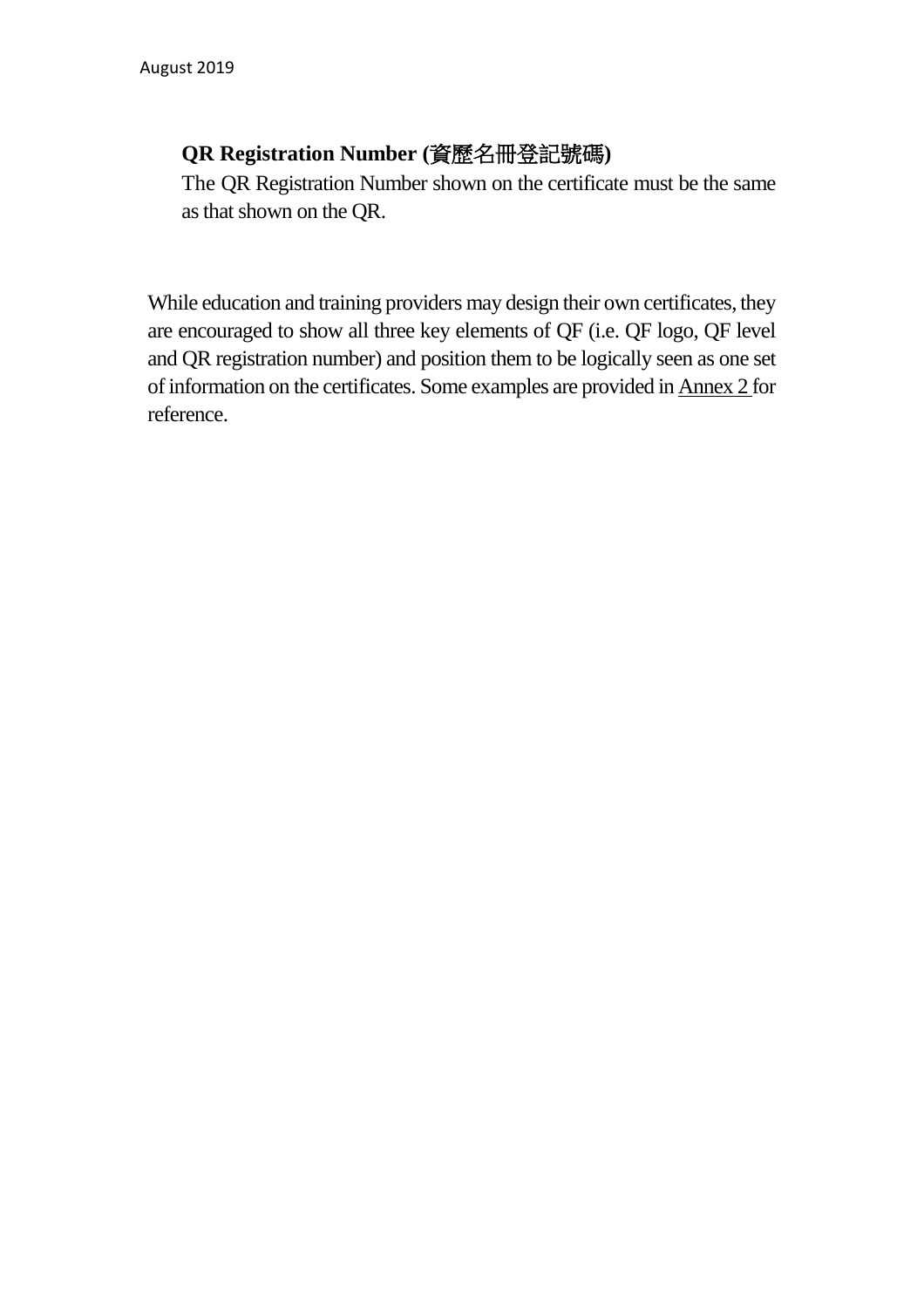**ANNEX 1** 

**The Use of the QF Logo** 

## **Solid Colour Version**



**Process Colour Version** 

資歷架構 **Qualifications** Framework

資歷架構

**Qualifications** 

Framework







**Pantone Colour Version** 

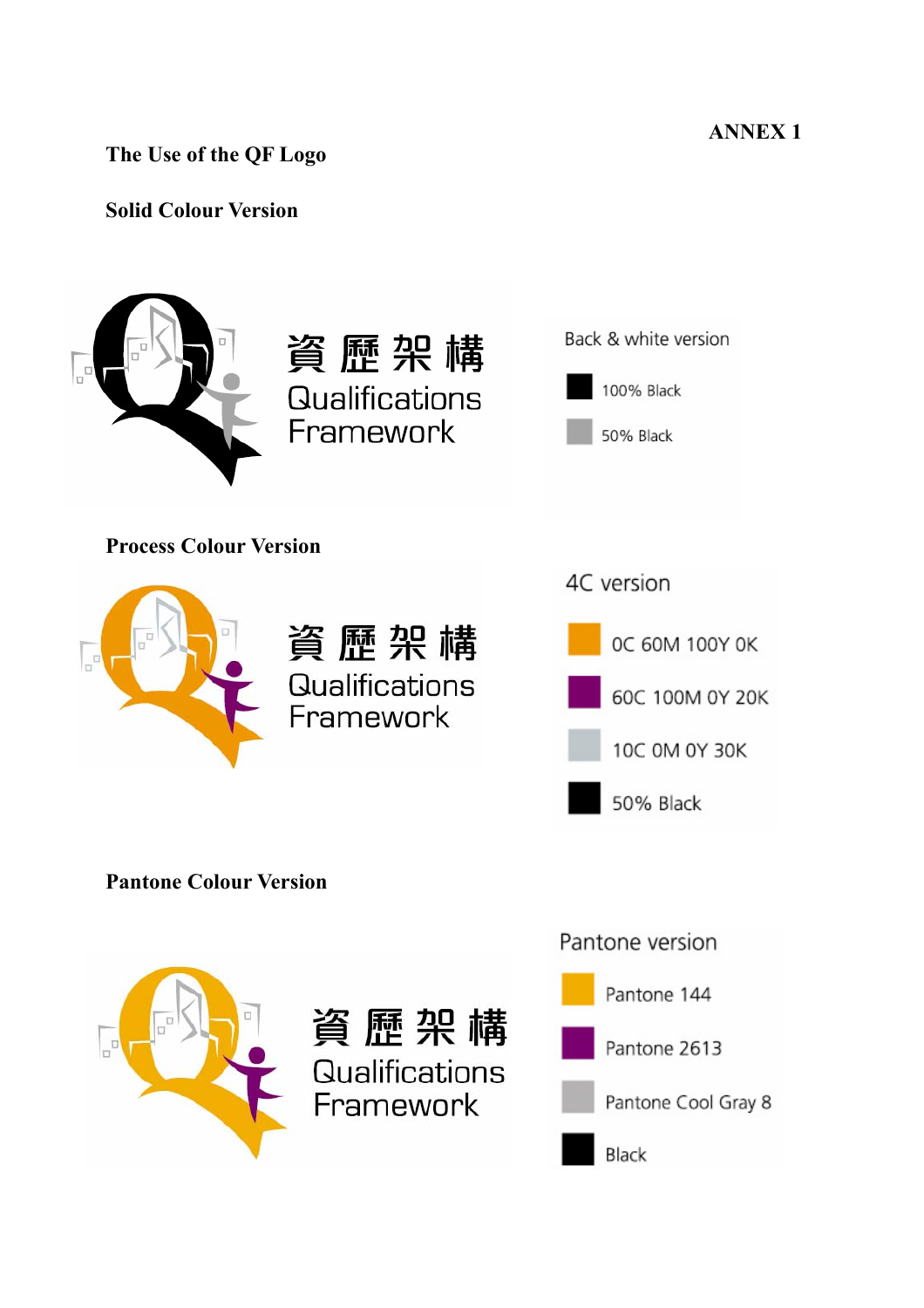### **ANNEX 2**

#### Example 1

# 終身學習進修中心 **Lifelong Learning Centre for Education**

茲證明 This is to certify that

> 文開心 **Happy Man**

成功修畢 XXXX 文憑 has successfully completed Diploma in XXXX

xxxxxxx YYYY 學術總監 **Manual State State** 教務長 Academic Director Registrar

1st May 2019 二零一九年五月一日



資歷名冊登記號碼: 資歷架構級別

QR Registration Number: **13/00xx00/L3** QF Level **3**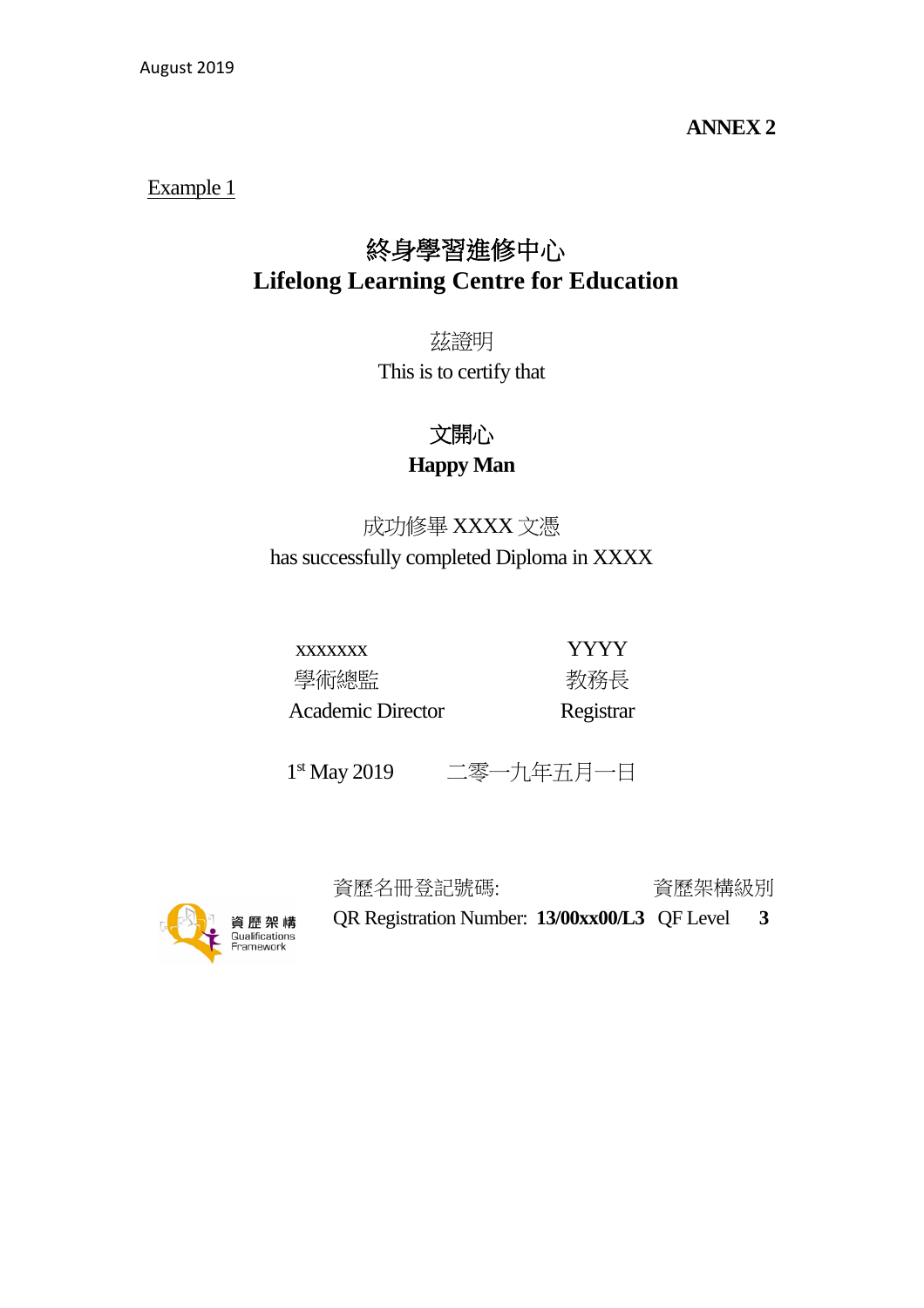Example 2

# 畢業證書 **Certificate of Graduation**

# **Learn and Experience College**

This is to certify that

#### **Jason Shine**

has successfully completed the course of

Advanced Certificate in XXXX (QF Level 4)

茲證明

學習體驗學院

# 常進修

成功修畢

XXXX 高等證書課程 (資歷架構級別四)

xxxxxxx Principal

1st May 2019

**貪 歷 架 構** Qualifications<br>Framework

# 校長 xxxxxx

二零一九年五月一日

資歷名冊登記號碼 QR Registration Number: **15/00yy11/L4**